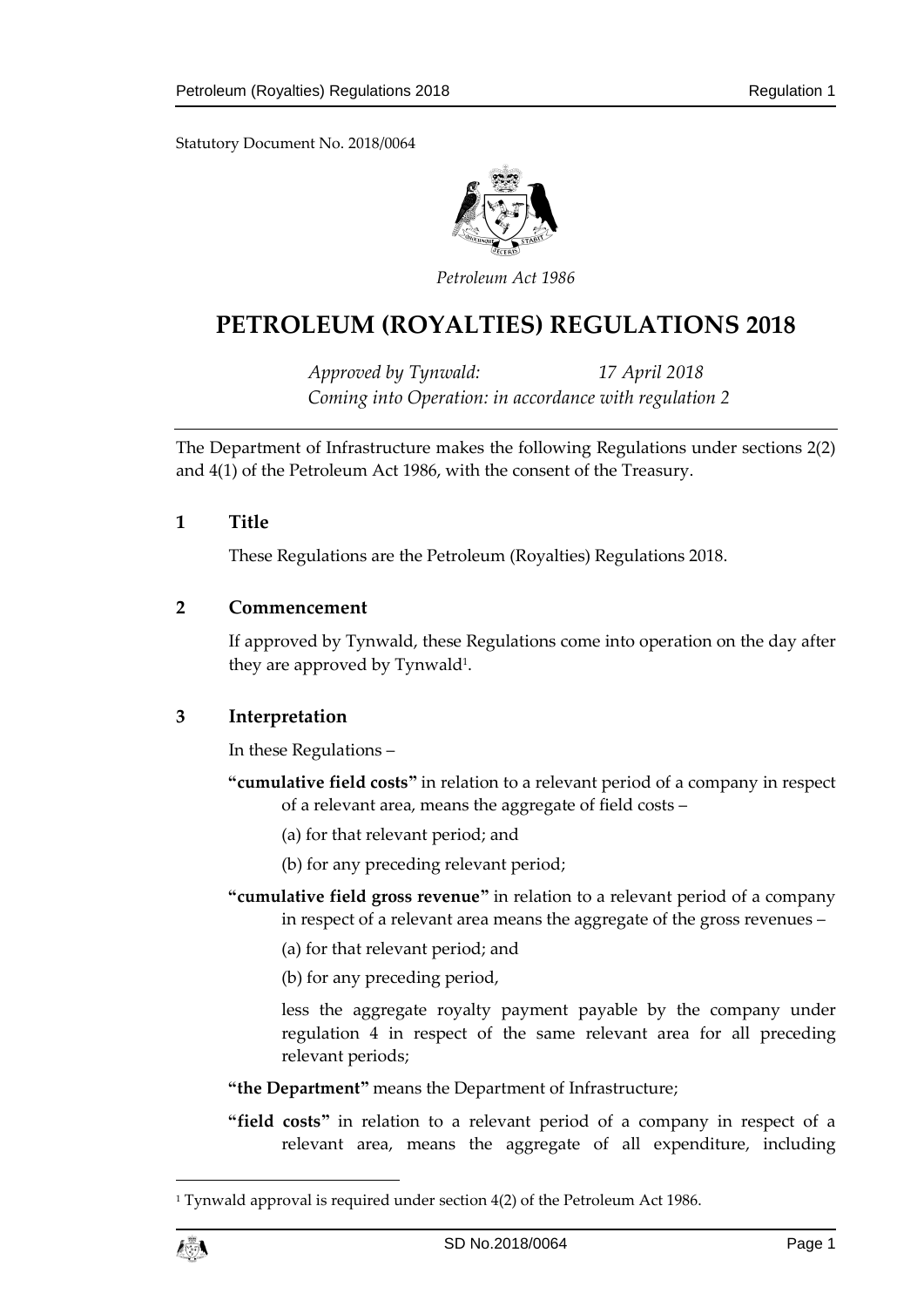exploration expenditure, development expenditure and transportation expenditure, wholly and exclusively incurred by the company in the carrying on of petroleum activities in respect of that relevant area;

**"licence"** means a licence granted under section 2 of the Petroleum Act 1986;

**"relevant area"** means an area which is the subject of a licence;

- **"relevant period"** means an accounting period or part of an accounting period which commences on the date the licence is issued;
- **"R factor"** in relation to a relevant period of a company in respect of a relevant area, means an amount determined by the formula –

$$
\frac{A}{B}
$$

where—

A is the cumulative field gross revenue of the company in respect of the relevant area in relation to that relevant period; and

B is the cumulative field costs of the company in respect of the relevant area in relation to that relevant period;

**"transportation expenditure"** means expenses incurred wholly and exclusively on the transportation of petroleum from the wellhead in the relevant area to the landing point.

#### **4 Royalties**

- (1) Following the granting of a licence, a licensee must make a royalty payment to the Department in respect of any petroleum sold, appropriated or otherwise disposed of, for each relevant area in a relevant period. The amount of the royalty payment is calculated in accordance with paragraph (2).
- (2) The amount of the royalty payment payable under paragraph (1) is the greater of –
	- (a) 5% of the gross revenue less transportation expenditure; or
	- (b) depending on the relevant R factor amount
		- (i) 10% of the net income, where the R factor in relation to a relevant area is equal to 1.5;
		- (ii) an amount determined by the formula –

$$
10\%+\left\{\frac{\left(R\,factor-1.5\right)}{\left(4.5-1.5\right)}\,x\left(40\%-10\%\right)\right\}
$$

multiplied by the net income, where the R factor in relation to a relevant area is greater than 1.5 and less than 4.5; or

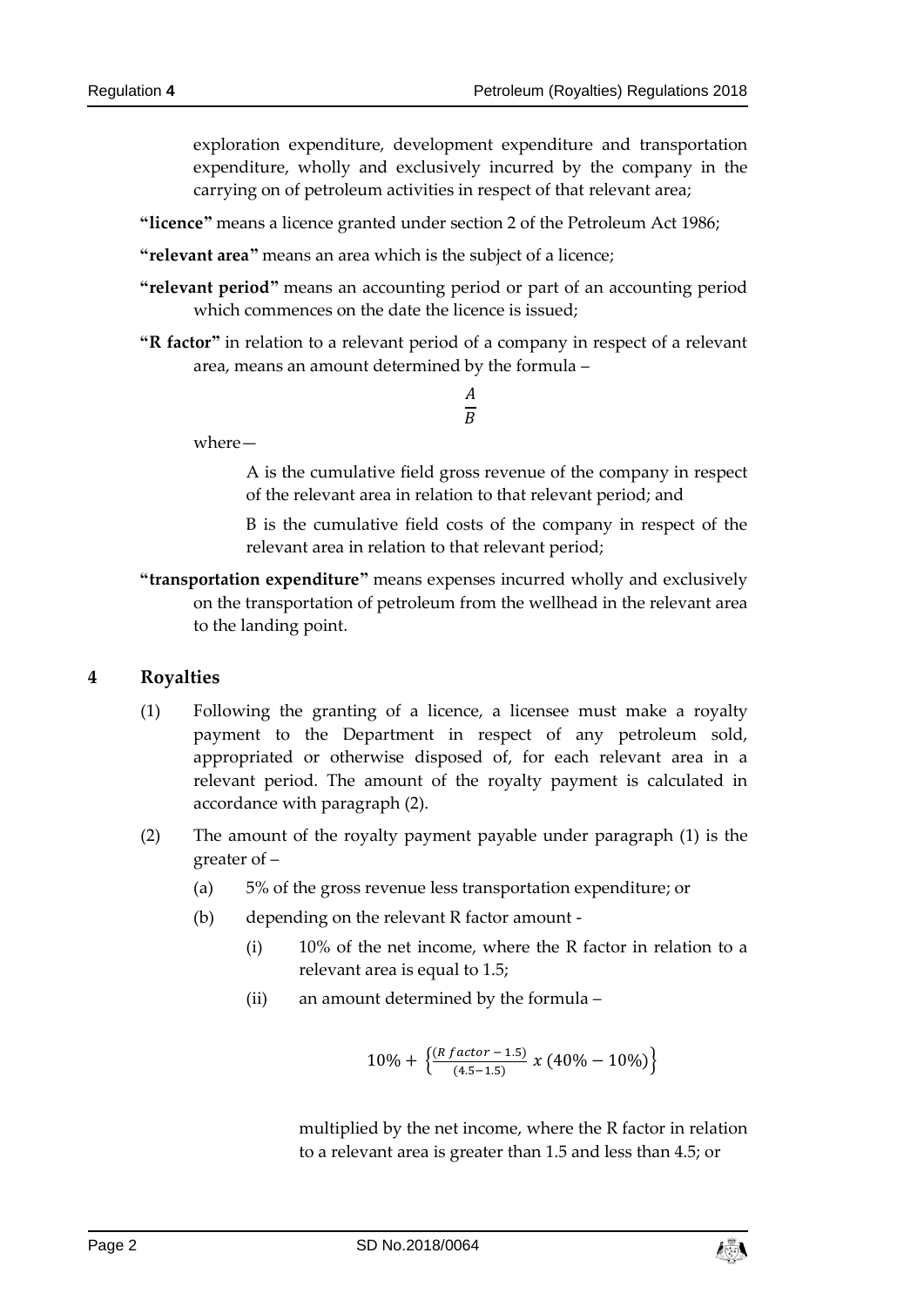(iii) 40 per cent of the net income, where the R factor in relation to a relevant area is equal to or greater than 4.5.

#### **MADE 12 MARCH 2018**

**R K HARMER** *Minister for Infrastructure*